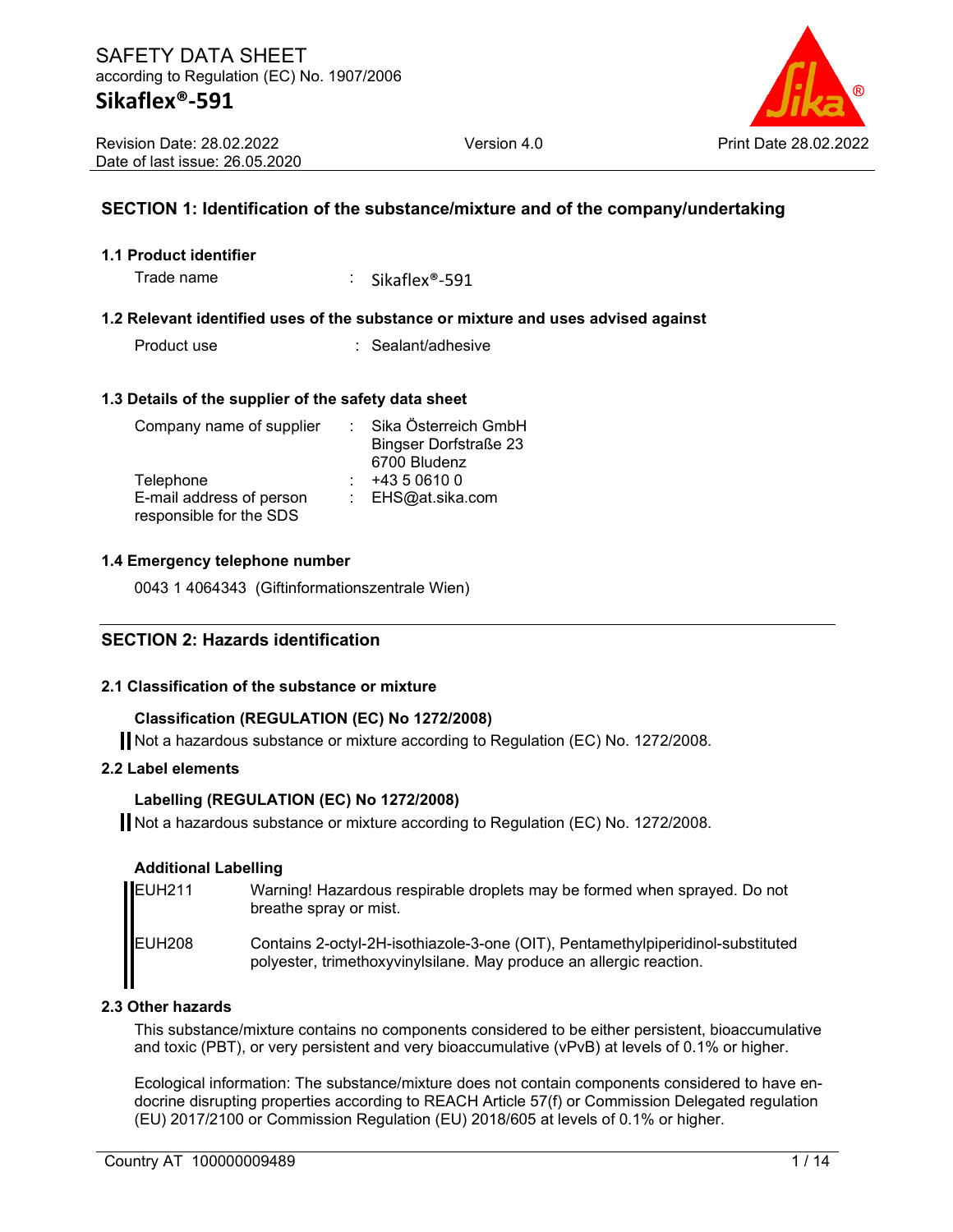#### SAFETY DATA SHEET according to Regulation (EC) No. 1907/2006 **Sikaflex®-591**



Revision Date: 28.02.2022 Date of last issue: 26.05.2020

Toxicological information: The substance/mixture does not contain components considered to have endocrine disrupting properties according to REACH Article 57(f) or Commission Delegated regulation (EU) 2017/2100 or Commission Regulation (EU) 2018/605 at levels of 0.1% or higher.

Contains a biocide in order to protect the product. Active ingredient: 2-octyl-2H-isothiazole-3-one (OIT), 26530-20-1. Please use treated articles responsibly.

#### **SECTION 3: Composition/information on ingredients**

#### **3.2 Mixtures**

| <b>Components</b>                      |                     |                      |                          |
|----------------------------------------|---------------------|----------------------|--------------------------|
| Chemical name                          | CAS-No.<br>EC-No.   | Classification       | Concentration<br>(% w/w) |
|                                        | Registration number |                      |                          |
| distillates (petroleum), hydrotreat-   | 64742-55-8          | Asp. Tox. 1; H304    | $>= 2.5 - 5$             |
| ed light paraffinic                    | 265-158-7           | <b>EUH066</b>        |                          |
|                                        | 01-2119487077-29-   |                      |                          |
|                                        | XXXX                |                      |                          |
| Pentamethylpiperidinol-                | 85631-00-1          | Acute Tox. 4: H302   | $>= 0,25 - 1$            |
| substituted polyester                  | 287-947-5           | Eye Irrit. 2; H319   |                          |
|                                        | 01-2120771539-41-   | Skin Sens. 1; H317   |                          |
|                                        | <b>XXXX</b>         | Aquatic Chronic 4;   |                          |
|                                        |                     | H413                 |                          |
|                                        |                     | M-Factor (Acute      |                          |
|                                        |                     | aquatic toxicity): 1 |                          |
|                                        |                     | M-Factor (Chronic    |                          |
|                                        |                     | aquatic toxicity): 1 |                          |
| trimethoxyvinylsilane                  | 2768-02-7           | Flam. Lig. 3; H226   | < 1                      |
| Contains:                              | 220-449-8           | Skin Sens. 1B; H317  |                          |
| tetramethyl orthosilicate $\leq$ 0,2 % | 01-2119513215-52-   |                      |                          |
|                                        | XXXX                |                      |                          |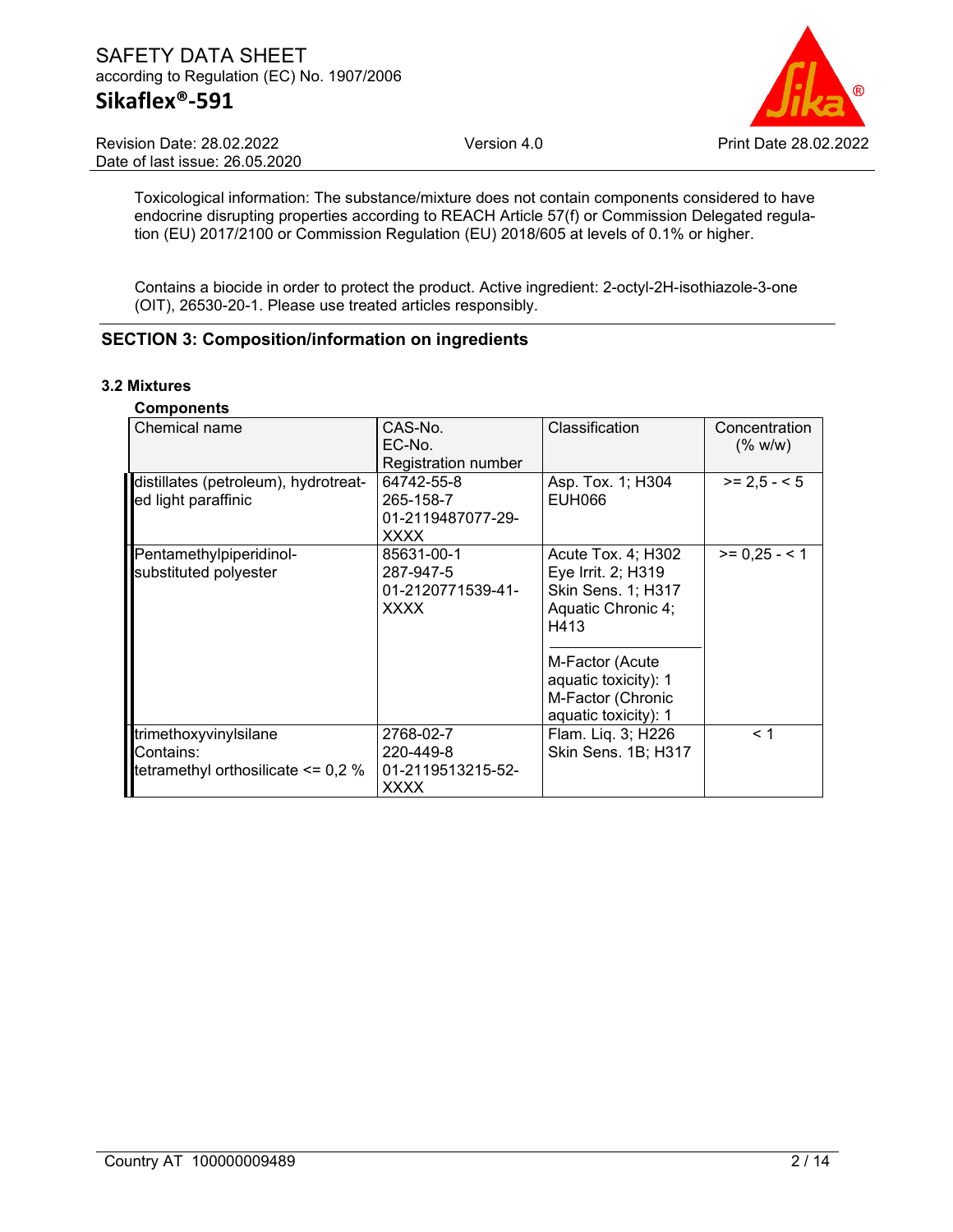## **Sikaflex®-591**

Revision Date: 28.02.2022 Date of last issue: 26.05.2020



| 2-octyl-2H-isothiazole-3-one (OIT)           | 26530-20-1<br>247-761-7<br>01-2120768921-45-<br><b>XXXX</b> | Acute Tox. 3; H301<br>Acute Tox. 2; H330<br>Acute Tox. 3; H311<br>Skin Corr. 1; H314<br>Eye Dam. 1; H318<br>Skin Sens. 1A; H317<br>Aquatic Acute 1;<br>H400<br>Aquatic Chronic 1;<br>H410<br><b>EUH071</b> | $>= 0,0002 - 5$<br>0,0015 |
|----------------------------------------------|-------------------------------------------------------------|------------------------------------------------------------------------------------------------------------------------------------------------------------------------------------------------------------|---------------------------|
|                                              |                                                             | M-Factor (Acute<br>aquatic toxicity): 100<br>M-Factor (Chronic<br>aquatic toxicity): 100<br>specific concentration                                                                                         |                           |
|                                              |                                                             | limit<br>Skin Sens. 1A; H317<br>$>= 0,0015%$                                                                                                                                                               |                           |
|                                              |                                                             | Acute toxicity esti-<br>mate                                                                                                                                                                               |                           |
|                                              |                                                             | Acute oral toxicity:<br>$125$ mg/kg<br>Acute inhalation tox-<br>icity (dust/mist): 0,27<br>mg/l                                                                                                            |                           |
|                                              |                                                             | Acute dermal toxicity:<br>311 mg/kg                                                                                                                                                                        |                           |
| Substances with a workplace exposure limit : |                                                             |                                                                                                                                                                                                            |                           |
| Titanium dioxide (> 10 µm)                   | 13463-67-7<br>236-675-5<br>01-2119489379-17-                |                                                                                                                                                                                                            | $>= 2.5 - 5$              |
|                                              | <b>XXXX</b>                                                 |                                                                                                                                                                                                            |                           |

For explanation of abbreviations see section 16.

#### **SECTION 4: First aid measures**

### **4.1 Description of first aid measures**

| General advice          | No hazards which require special first aid measures.                                               |
|-------------------------|----------------------------------------------------------------------------------------------------|
| If inhaled              | Move to fresh air.                                                                                 |
| In case of skin contact | : Take off contaminated clothing and shoes immediately.<br>Wash off with soap and plenty of water. |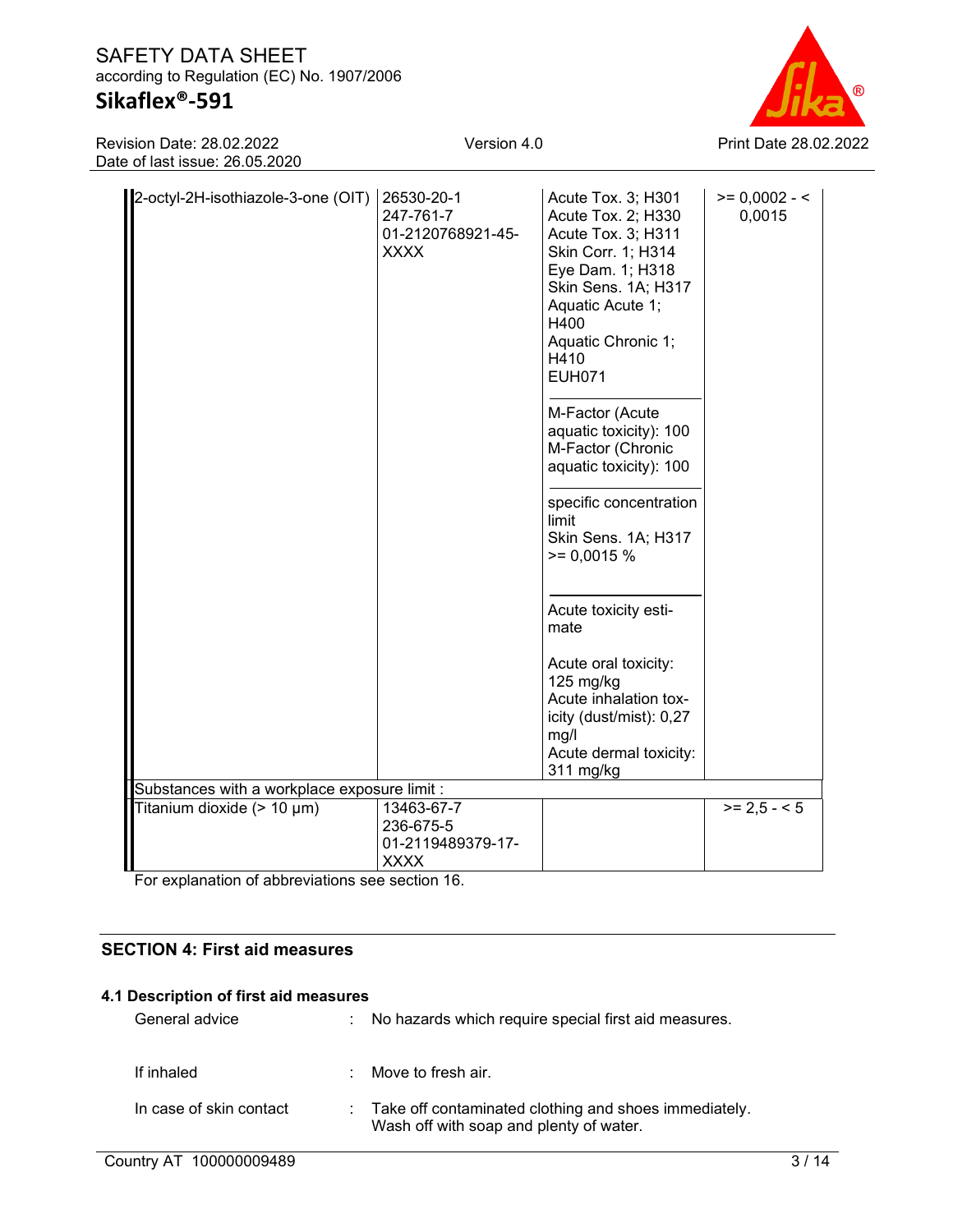#### SAFETY DATA SHEET according to Regulation (EC) No. 1907/2006 **Sikaflex®-591**

# $^{\circledR}$

| <b>Revision Date: 28.02.2022</b><br>Date of last issue: 26.05.2020 | Version 4.0                                                                                                                              | Print Date 28.02.2022 |
|--------------------------------------------------------------------|------------------------------------------------------------------------------------------------------------------------------------------|-----------------------|
|                                                                    |                                                                                                                                          |                       |
| In case of eye contact                                             | Remove contact lenses.<br>Keep eye wide open while rinsing.                                                                              |                       |
| If swallowed                                                       | Do not induce vomiting without medical advice.<br>Rinse mouth with water.                                                                |                       |
|                                                                    | Do not give milk or alcoholic beverages.<br>Never give anything by mouth to an unconscious person.                                       |                       |
| 4.2 Most important symptoms and effects, both acute and delayed    |                                                                                                                                          |                       |
| Symptoms                                                           | See Section 11 for more detailed information on health effects<br>and symptoms.                                                          |                       |
| <b>Risks</b>                                                       | No known significant effects or hazards.                                                                                                 |                       |
|                                                                    |                                                                                                                                          |                       |
|                                                                    |                                                                                                                                          |                       |
| Treatment                                                          | 4.3 Indication of any immediate medical attention and special treatment needed<br>Treat symptomatically.                                 |                       |
| <b>SECTION 5: Firefighting measures</b>                            |                                                                                                                                          |                       |
| 5.1 Extinguishing media                                            |                                                                                                                                          |                       |
| Suitable extinguishing media :                                     | In case of fire, use water/water spray/water jet/carbon diox-<br>ide/sand/foam/alcohol resistant foam/chemical powder for<br>extinction. |                       |
| 5.2 Special hazards arising from the substance or mixture          |                                                                                                                                          |                       |
| ucts                                                               | Hazardous combustion prod- : No hazardous combustion products are known                                                                  |                       |
| 5.3 Advice for firefighters                                        |                                                                                                                                          |                       |
| for firefighters                                                   | Special protective equipment : In the event of fire, wear self-contained breathing apparatus.                                            |                       |

## **6.1 Personal precautions, protective equipment and emergency procedures**

Personal precautions : For personal protection see section 8.

#### **6.2 Environmental precautions**

Environmental precautions : No special environmental precautions required.

#### **6.3 Methods and material for containment and cleaning up**

Methods for cleaning up : Wipe up with absorbent material (e.g. cloth, fleece).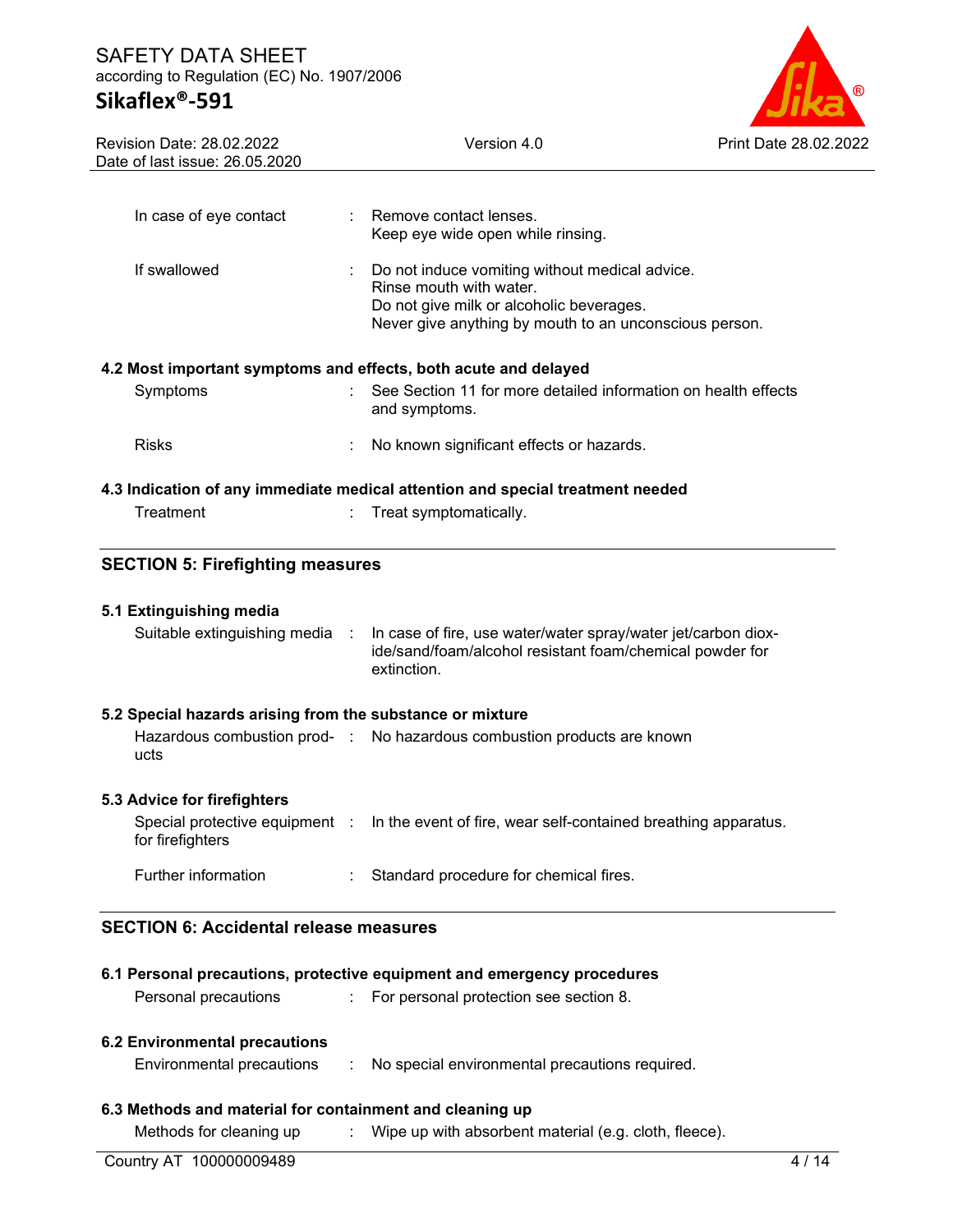

Keep in suitable, closed containers for disposal.

#### **6.4 Reference to other sections**

For personal protection see section 8.

#### **SECTION 7: Handling and storage**

| 7.1 Precautions for safe handling                                |    |                                                                                                                                                         |
|------------------------------------------------------------------|----|---------------------------------------------------------------------------------------------------------------------------------------------------------|
| Advice on safe handling                                          |    | : For personal protection see section 8.<br>No special handling advice required.<br>Follow standard hygiene measures when handling chemical<br>products |
| fire and explosion                                               |    | Advice on protection against : Normal measures for preventive fire protection.                                                                          |
| Hygiene measures                                                 |    | $\therefore$ When using do not eat or drink. When using do not smoke.                                                                                   |
| 7.2 Conditions for safe storage, including any incompatibilities |    |                                                                                                                                                         |
| Requirements for storage<br>areas and containers                 |    | : Keep container tightly closed in a dry and well-ventilated<br>place. Store in accordance with local regulations.                                      |
|                                                                  |    | Advice on common storage : No special restrictions on storage with other products.                                                                      |
| Storage class (TRGS 510)                                         |    | : 10                                                                                                                                                    |
| Further information on stor-<br>age stability                    | ÷. | No decomposition if stored and applied as directed.                                                                                                     |
| 7.3 Specific end use(s)                                          |    |                                                                                                                                                         |
| Specific use(s)                                                  |    | Consult most current local Product Data Sheet prior to any<br>use.                                                                                      |

#### **SECTION 8: Exposure controls/personal protection**

#### **8.1 Control parameters**

#### **Occupational Exposure Limits**

| Components                         | CAS-No.    | Value type (Form<br>of exposure)                                                                                                  | Control parame-<br>ters <sup>*</sup> | Basis * |
|------------------------------------|------------|-----------------------------------------------------------------------------------------------------------------------------------|--------------------------------------|---------|
| Titanium dioxide $(> 10 \mu m)$    | 13463-67-7 | MAK-TMW (AI-<br>veolar dust frac-<br>tion)                                                                                        | $5 \text{ mg/m}$                     | AT OEL  |
|                                    |            | MAK-KZW (Alveo-<br>lar dust fraction)                                                                                             | $10 \text{ mg/m}$                    | AT OEL  |
| 2-octyl-2H-isothiazole-3-one (OIT) | 26530-20-1 | MAK-TMW (inhal-<br>able fraction)                                                                                                 | $0,05 \,\mathrm{mg/m}$               | AT OEL  |
|                                    |            | Further information: Risk of skin absorption, The working com-<br>pounds induce allergic hypersensitivity reactions, that are far |                                      |         |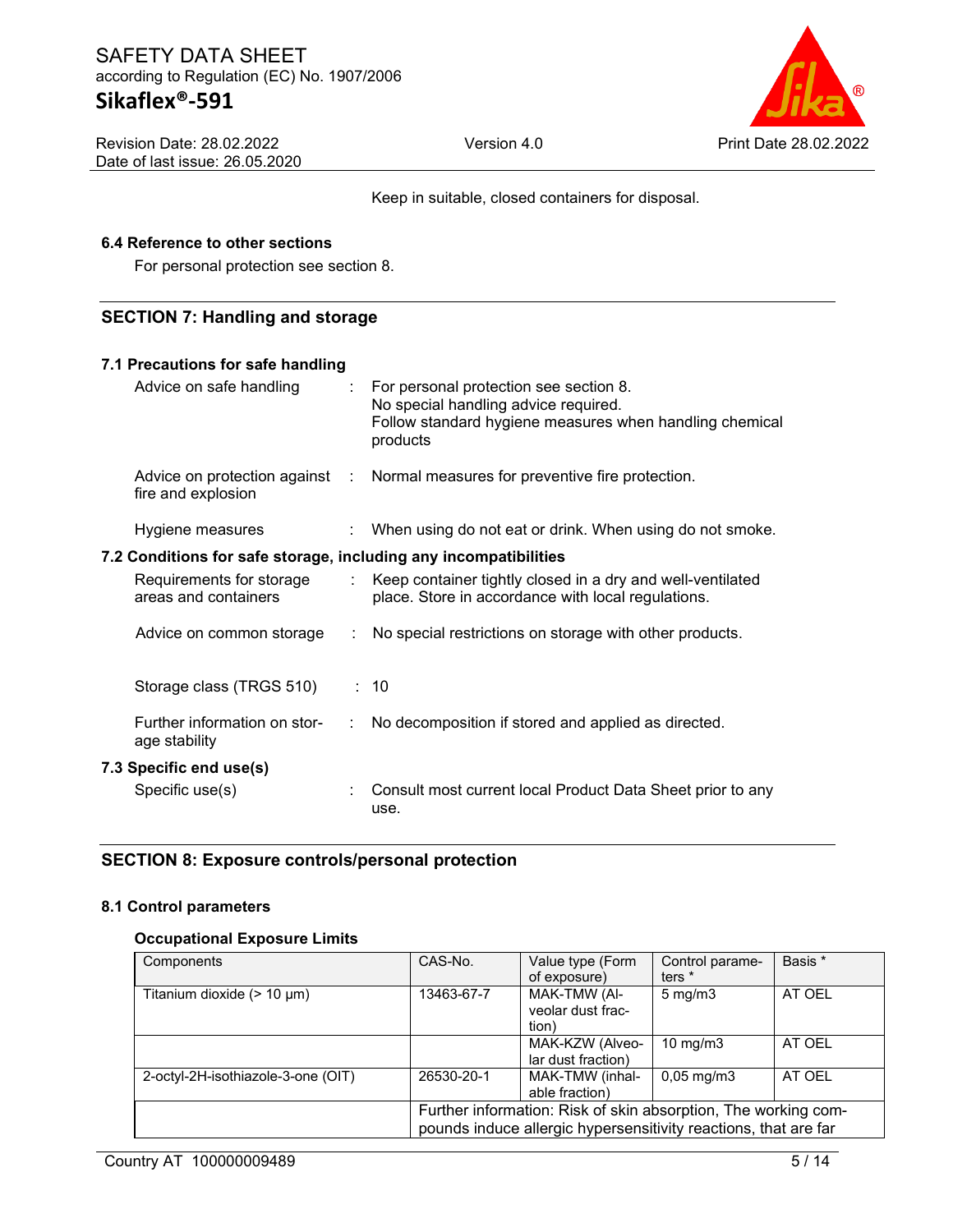

|                                                                                               | above the average measure |                                   |                   |        |
|-----------------------------------------------------------------------------------------------|---------------------------|-----------------------------------|-------------------|--------|
|                                                                                               |                           | MAK-KZW (inhal-<br>able fraction) | $\mid$ 0.05 ma/m3 | AT OEL |
| *Values in the table refer to the latest EU OEL and to the <i>(Crenzwerteverordnung CKV</i> ) |                           |                                   |                   |        |

Values in the table refer to the latest EU-OEL and to the (Grenzwerteverordnung GKV ).

#### **8.2 Exposure controls**

#### **Engineering measures**

Maintain air concentrations below occupational exposure standards. Ensure adequate ventilation, especially in confined areas.

| Personal protective equipment          |                                                                                                                                                                                                                                                                                                                                                                                                                                                                                                                                                                                                                                                                                                                                    |
|----------------------------------------|------------------------------------------------------------------------------------------------------------------------------------------------------------------------------------------------------------------------------------------------------------------------------------------------------------------------------------------------------------------------------------------------------------------------------------------------------------------------------------------------------------------------------------------------------------------------------------------------------------------------------------------------------------------------------------------------------------------------------------|
| Eye protection<br>Hand protection      | Safety glasses<br>: Chemical-resistant, impervious gloves complying with an ap-<br>proved standard must be worn at all times when handling<br>chemical products. Reference number EN 374. Follow manu-<br>facturer specifications.                                                                                                                                                                                                                                                                                                                                                                                                                                                                                                 |
|                                        | Butyl rubber/nitrile rubber gloves (> 0,1 mm)<br>Recommended: Butyl rubber/nitrile rubber gloves.                                                                                                                                                                                                                                                                                                                                                                                                                                                                                                                                                                                                                                  |
| Skin and body protection<br>÷          | Protective clothing (e.g. Safety shoes acc. to EN ISO 20345,<br>long-sleeved working clothing, long trousers). Rubber aprons<br>and protective boots are additionaly recommended for mixing<br>and stirring work.                                                                                                                                                                                                                                                                                                                                                                                                                                                                                                                  |
| Respiratory protection                 | : In case of inadequate ventilation wear respiratory protection.<br>Respirator selection must be based on known or anticipated<br>exposure levels, the hazards of the product and the safe work-<br>ing limits of the selected respirator.<br>organic vapor filter (Type A)<br>A1: < 1000 ppm; A2: < 5000 ppm; A3: < 10000 ppm<br>Ensure adequate ventilation. This can be achieved by local<br>exhaust extraction or by general ventilation. (EN 689 - Meth-<br>ods for determining inhalation exposure). This applies in par-<br>ticular to the mixing / stirring area. In case this is not sufficent<br>to keep the concentrations under the occupational exposure<br>limits then respiration protection measures must be used. |
| <b>Environmental exposure controls</b> |                                                                                                                                                                                                                                                                                                                                                                                                                                                                                                                                                                                                                                                                                                                                    |

General advice : No special environmental precautions required.

## **SECTION 9: Physical and chemical properties**

#### **9.1 Information on basic physical and chemical properties**

| Physical state<br>Appearance<br>Colour<br>Odour             | ÷<br>٠<br>÷ | liquid<br>paste<br>various<br>slight |
|-------------------------------------------------------------|-------------|--------------------------------------|
| Melting point/range / Freezing : No data available<br>point |             |                                      |
| Boiling point/boiling range                                 |             | No data available                    |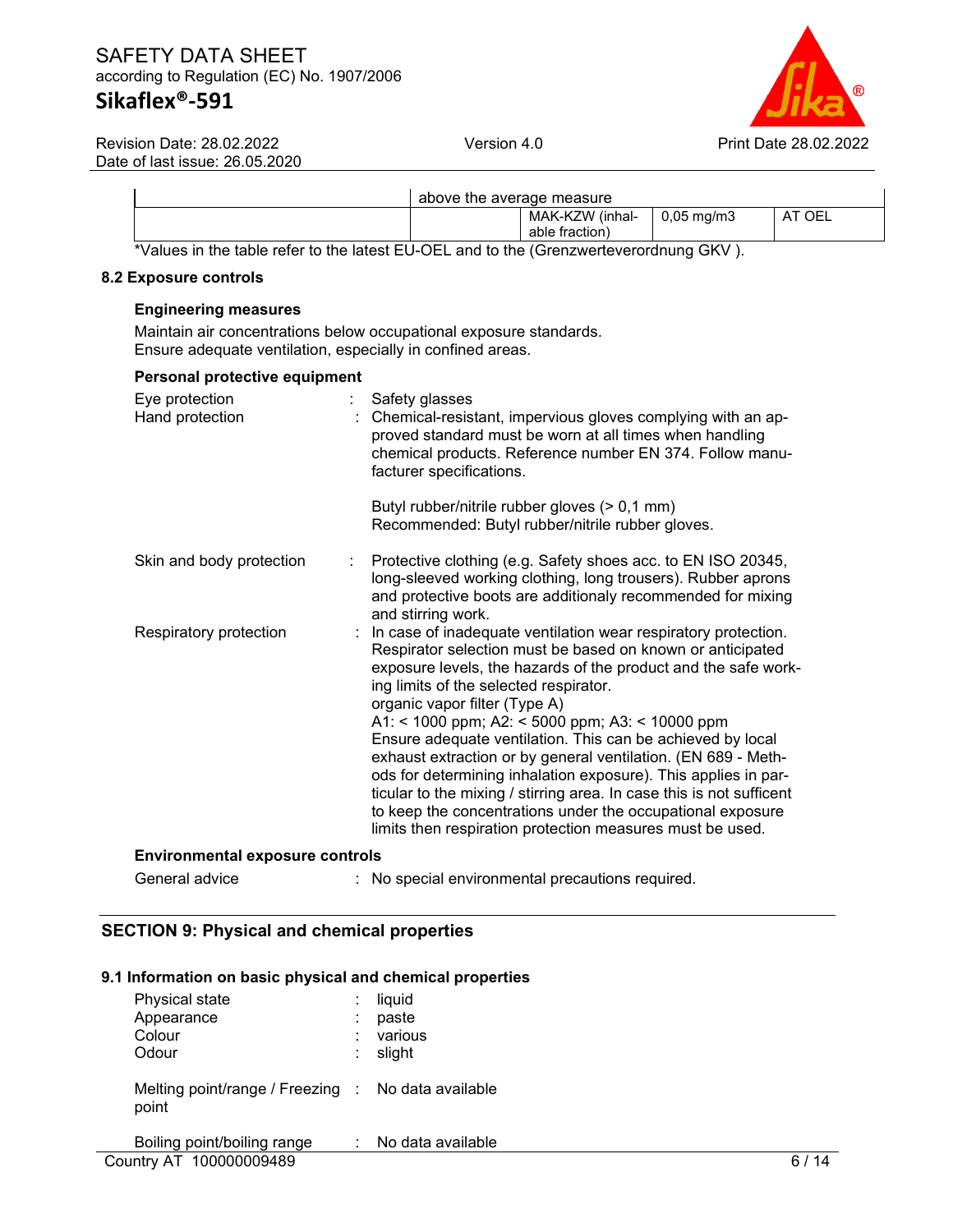#### SAFETY DATA SHEET according to Regulation (EC) No. 1907/2006 **Sikaflex®-591**



Revision Date: 28.02.2022 Date of last issue: 26.05.2020

| Flammability (solid, gas)                               |    | : No data available                                           |  |  |
|---------------------------------------------------------|----|---------------------------------------------------------------|--|--|
| Upper/lower flammability or explosive limits            |    |                                                               |  |  |
| Upper explosion limit / Up- :<br>per flammability limit |    | No data available                                             |  |  |
| Lower explosion limit /<br>Lower flammability limit     | ÷  | No data available                                             |  |  |
| Flash point                                             | ÷  | ca. 101 °C<br>Method: closed cup                              |  |  |
| Auto-ignition temperature                               | ÷  | No data available                                             |  |  |
| Decomposition temperature                               | ÷. | No data available                                             |  |  |
| рH                                                      |    | Not applicable<br>substance/mixture is non-soluble (in water) |  |  |
| <b>Viscosity</b>                                        |    |                                                               |  |  |
| Viscosity, dynamic                                      | ÷  | Not applicable                                                |  |  |
| Viscosity, kinematic                                    |    | Not applicable                                                |  |  |
| Solubility(ies)                                         |    |                                                               |  |  |
| Water solubility                                        |    | insoluble                                                     |  |  |
| Partition coefficient: n-<br>octanol/water              |    | No data available                                             |  |  |
| Vapour pressure                                         | ÷. | 0,01 hPa                                                      |  |  |
| Density                                                 | ÷  | ca. 1,51 g/cm3 (20 °C)                                        |  |  |
| Relative vapour density                                 |    | No data available                                             |  |  |
| Particle characteristics                                |    | No data available                                             |  |  |
|                                                         |    |                                                               |  |  |

#### **9.2 Other information**

No data available

## **SECTION 10: Stability and reactivity**

#### **10.1 Reactivity**

No dangerous reaction known under conditions of normal use.

#### **10.2 Chemical stability**

The product is chemically stable.

#### **10.3 Possibility of hazardous reactions**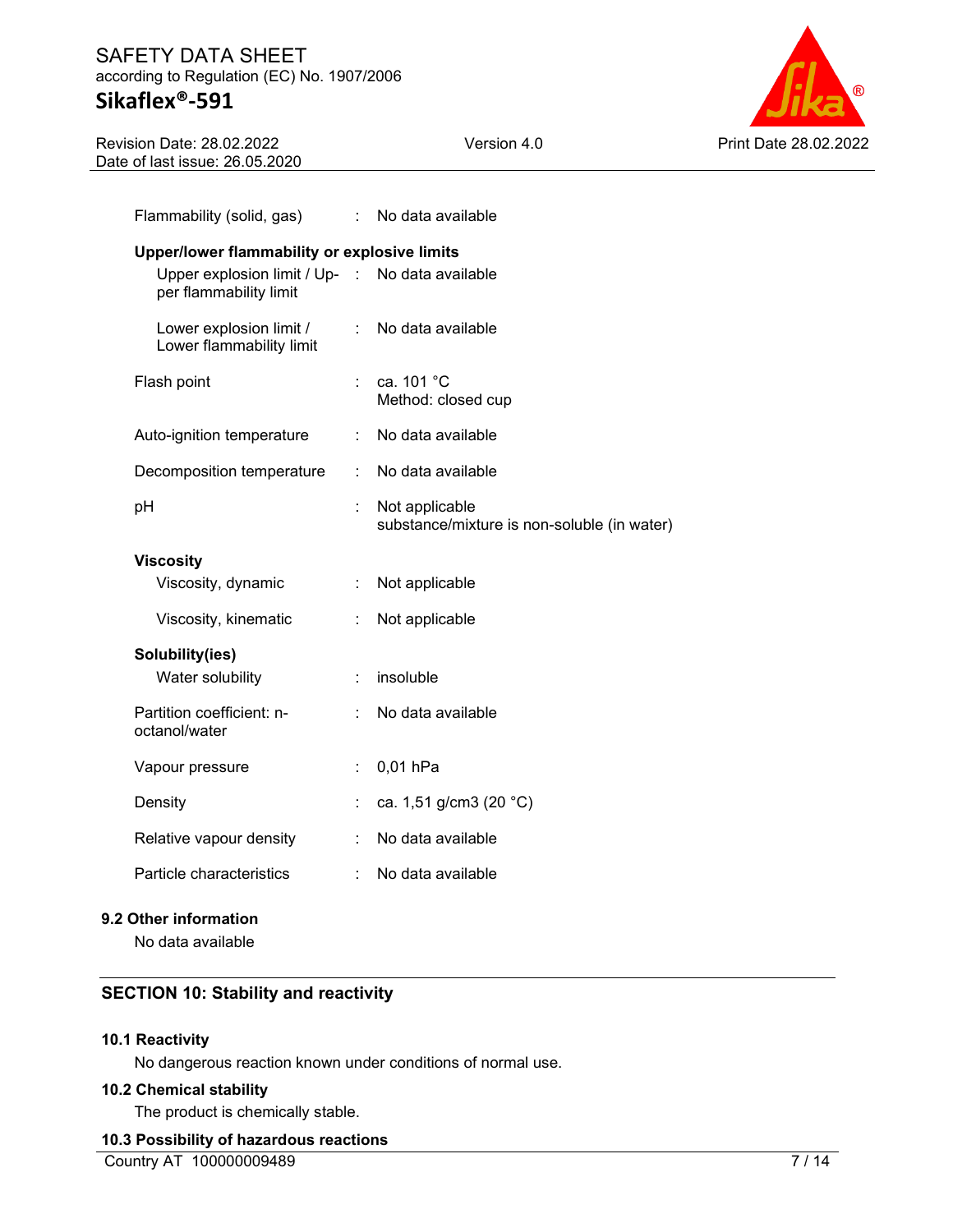# **Sikaflex®-591**



| Revision Date: 28.02.2022<br>Date of last issue: 26.05.2020                                  | Version 4.0                                                                                                                                         | Print Date 28.02.2022 |
|----------------------------------------------------------------------------------------------|-----------------------------------------------------------------------------------------------------------------------------------------------------|-----------------------|
| Hazardous reactions                                                                          | No hazards to be specially mentioned.                                                                                                               |                       |
| 10.4 Conditions to avoid<br>Conditions to avoid                                              | No data available                                                                                                                                   |                       |
| 10.5 Incompatible materials<br>Materials to avoid                                            | $\therefore$ No data available                                                                                                                      |                       |
| 10.6 Hazardous decomposition products<br>No decomposition if stored and applied as directed. |                                                                                                                                                     |                       |
| <b>SECTION 11: Toxicological information</b>                                                 |                                                                                                                                                     |                       |
|                                                                                              | 11.1 Information on hazard classes as defined in Regulation (EC) No 1272/2008                                                                       |                       |
| <b>Acute toxicity</b><br>Not classified based on available information.<br>Components:       |                                                                                                                                                     |                       |
| Pentamethylpiperidinol-substituted polyester:                                                |                                                                                                                                                     |                       |
| Acute oral toxicity                                                                          | : LD50 Oral (Rat): 1.900 mg/kg                                                                                                                      |                       |
| trimethoxyvinylsilane:<br>Acute oral toxicity                                                | : LD50 Oral (Rat): ca. 7.120 mg/kg                                                                                                                  |                       |
| Acute inhalation toxicity                                                                    | : $LC50: ca. 16, 8 mg/l$<br>Exposure time: 4 h<br>Test atmosphere: dust/mist                                                                        |                       |
| Acute dermal toxicity                                                                        | : LD50: $3.540$ mg/kg                                                                                                                               |                       |
| 2-octyl-2H-isothiazole-3-one (OIT):                                                          |                                                                                                                                                     |                       |
| Acute oral toxicity                                                                          | Acute toxicity estimate: 125 mg/kg<br>Method: Acute toxicity estimate according to Regulation (EC)<br>No. 1272/2008                                 |                       |
| Acute inhalation toxicity                                                                    | : Acute toxicity estimate: 0,27 mg/l<br>Test atmosphere: dust/mist<br>Method: Acute toxicity estimate according to Regulation (EC)<br>No. 1272/2008 |                       |
| Acute dermal toxicity                                                                        | Acute toxicity estimate: 311 mg/kg<br>Method: Acute toxicity estimate according to Regulation (EC)<br>No. 1272/2008                                 |                       |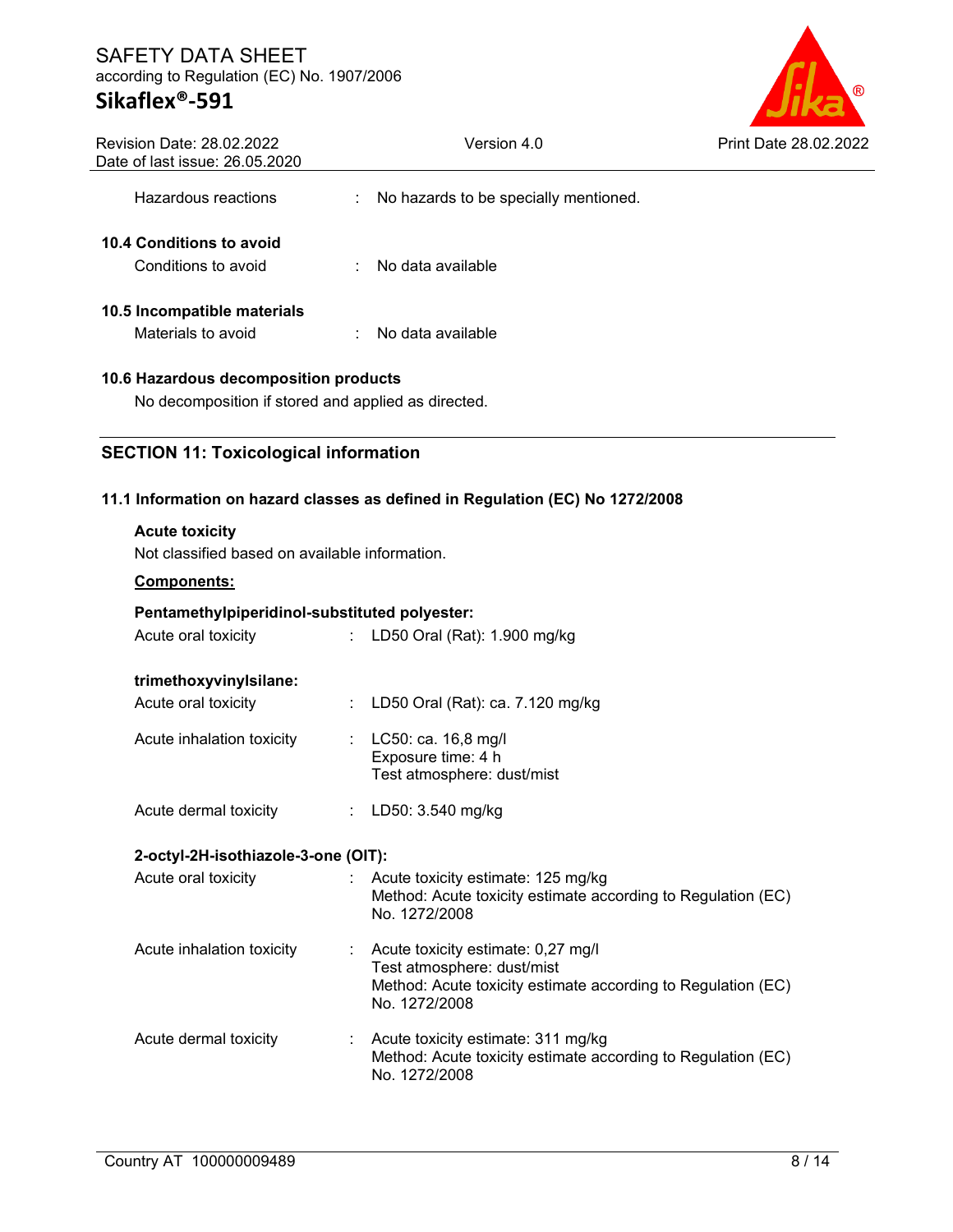

#### **Skin corrosion/irritation**

Not classified based on available information.

#### **Components:**

#### **distillates (petroleum), hydrotreated light paraffinic:**

Assessment : Repeated exposure may cause skin dryness or cracking.

#### **Serious eye damage/eye irritation**

Not classified based on available information.

#### **Respiratory or skin sensitisation**

#### **Skin sensitisation**

Not classified based on available information.

#### **Respiratory sensitisation**

Not classified based on available information.

#### **Germ cell mutagenicity**

Not classified based on available information.

#### **Carcinogenicity**

Not classified based on available information.

#### **Reproductive toxicity**

Not classified based on available information.

#### **STOT - single exposure**

Not classified based on available information.

#### **STOT - repeated exposure**

Not classified based on available information.

#### **Aspiration toxicity**

Not classified based on available information.

#### **11.2 Information on other hazards**

#### **Endocrine disrupting properties**

#### **Product:**

Assessment : The substance/mixture does not contain components considered to have endocrine disrupting properties according to REACH Article 57(f) or Commission Delegated regulation (EU) 2017/2100 or Commission Regulation (EU) 2018/605 at levels of 0.1% or higher.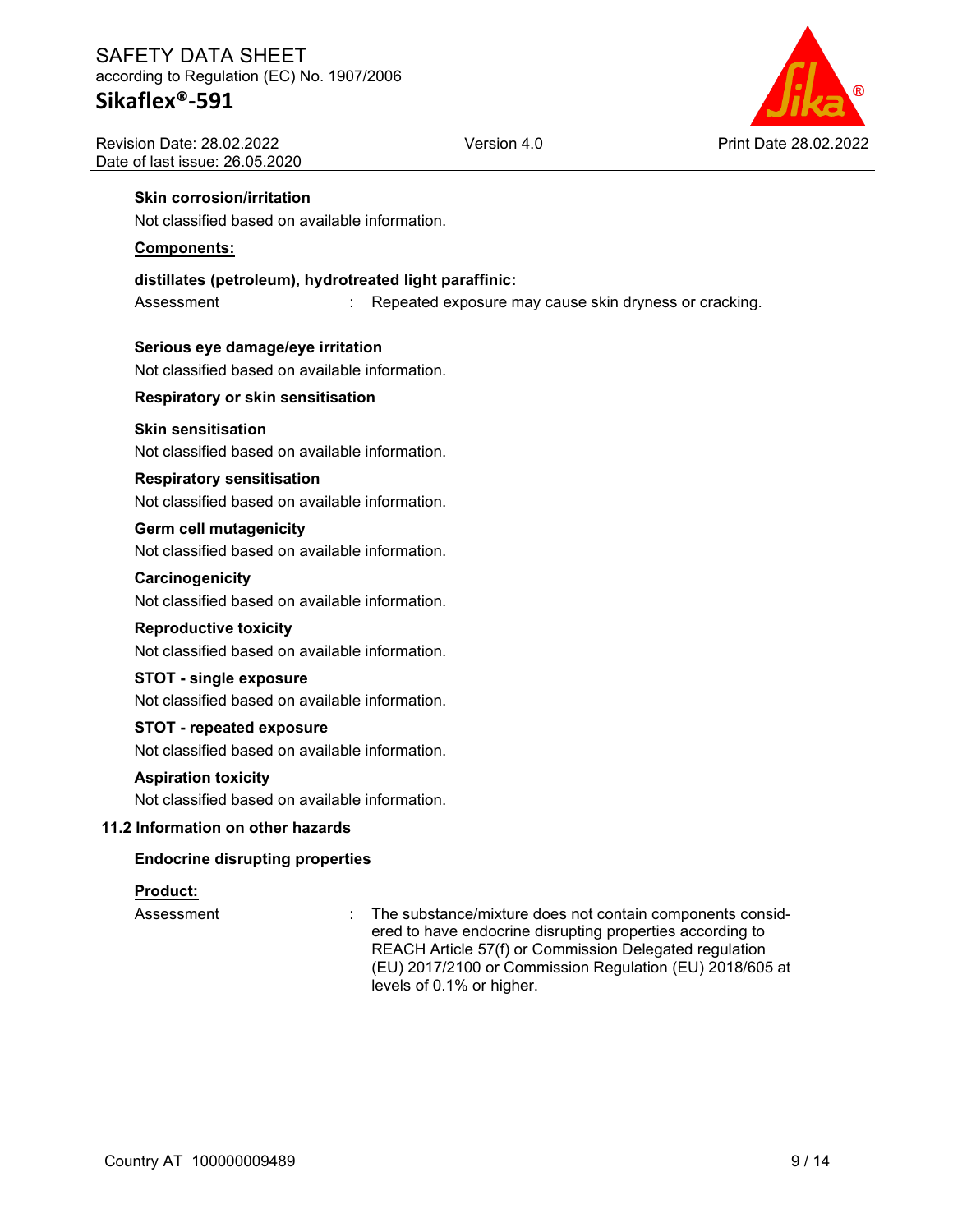

#### **SECTION 12: Ecological information**

#### **12.1 Toxicity**

#### **Components:**

#### **Pentamethylpiperidinol-substituted polyester:**

M-Factor (Acute aquatic tox-: 1 icity)

M-Factor (Chronic aquatic toxicity) : 1

#### **2-octyl-2H-isothiazole-3-one (OIT):**

M-Factor (Acute aquatic tox-: 100 icity)

M-Factor (Chronic aquatic toxicity) : 100

#### **12.2 Persistence and degradability**

No data available

#### **12.3 Bioaccumulative potential**

No data available

#### **12.4 Mobility in soil**

No data available

#### **12.5 Results of PBT and vPvB assessment**

#### **Product:**

Assessment : This substance/mixture contains no components considered to be either persistent, bioaccumulative and toxic (PBT), or very persistent and very bioaccumulative (vPvB) at levels of 0.1% or higher..

#### **12.6 Endocrine disrupting properties**

#### **Product:**

| Assessment | : The substance/mixture does not contain components consid- |
|------------|-------------------------------------------------------------|
|            | ered to have endocrine disrupting properties according to   |
|            | REACH Article 57(f) or Commission Delegated regulation      |
|            | (EU) 2017/2100 or Commission Regulation (EU) 2018/605 at    |
|            | levels of 0.1% or higher.                                   |

#### **12.7 Other adverse effects**

#### **Product:**

| Additional ecological infor- | There is no data available for this product. |
|------------------------------|----------------------------------------------|
| mation                       |                                              |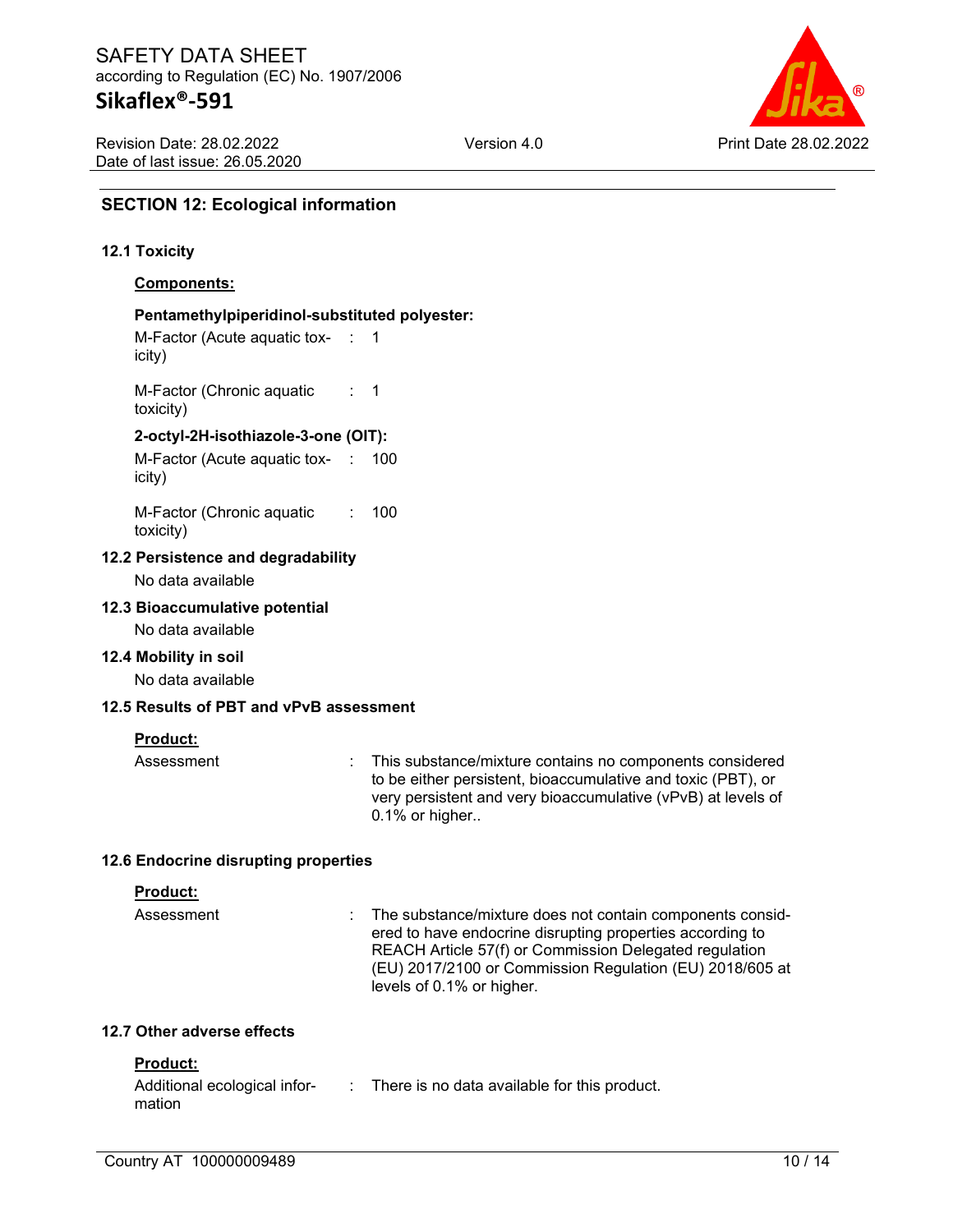

## **SECTION 13: Disposal considerations**

#### **13.1 Waste treatment methods**

| Product                   | The generation of waste should be avoided or minimized<br>wherever possible.                                                                                                                                                                                                                                                          |
|---------------------------|---------------------------------------------------------------------------------------------------------------------------------------------------------------------------------------------------------------------------------------------------------------------------------------------------------------------------------------|
|                           | Empty containers or liners may retain some product residues.<br>This material and its container must be disposed of in a safe<br>way.                                                                                                                                                                                                 |
|                           | Dispose of surplus and non-recyclable products via a licensed<br>waste disposal contractor.                                                                                                                                                                                                                                           |
|                           | Disposal of this product, solutions and any by-products should<br>at all times comply with the requirements of environmental<br>protection and waste disposal legislation and any regional<br>local authority requirements.<br>Avoid dispersal of spilled material and runoff and contact with<br>soil, waterways, drains and sewers. |
| Austria - Waste catalogue | : 55907                                                                                                                                                                                                                                                                                                                               |
| Contaminated packaging    | Completely emptied packagings can be given for recycling.<br>Packaging containing remains of dangerous substances, as<br>well as packagings disposed of remains can be unharmed<br>eliminated in accordance with the regulations.                                                                                                     |

#### **SECTION 14: Transport information**

#### **14.1 UN number**

| <b>ADR</b>                      | ÷. | Not regulated as a dangerous good |
|---------------------------------|----|-----------------------------------|
| <b>IMDG</b>                     |    | Not regulated as a dangerous good |
| <b>IATA</b>                     | ÷  | Not regulated as a dangerous good |
| 14.2 UN proper shipping name    |    |                                   |
| <b>ADR</b>                      |    | Not regulated as a dangerous good |
| <b>IMDG</b>                     | ÷  | Not regulated as a dangerous good |
| IATA                            |    | Not regulated as a dangerous good |
| 14.3 Transport hazard class(es) |    |                                   |
| <b>ADR</b>                      |    | Not regulated as a dangerous good |
| <b>IMDG</b>                     |    | Not regulated as a dangerous good |
| IATA                            |    | Not regulated as a dangerous good |
| 14.4 Packing group              |    |                                   |
| <b>ADR</b>                      | ÷  | Not regulated as a dangerous good |
| <b>IMDG</b>                     |    | Not regulated as a dangerous good |
|                                 |    |                                   |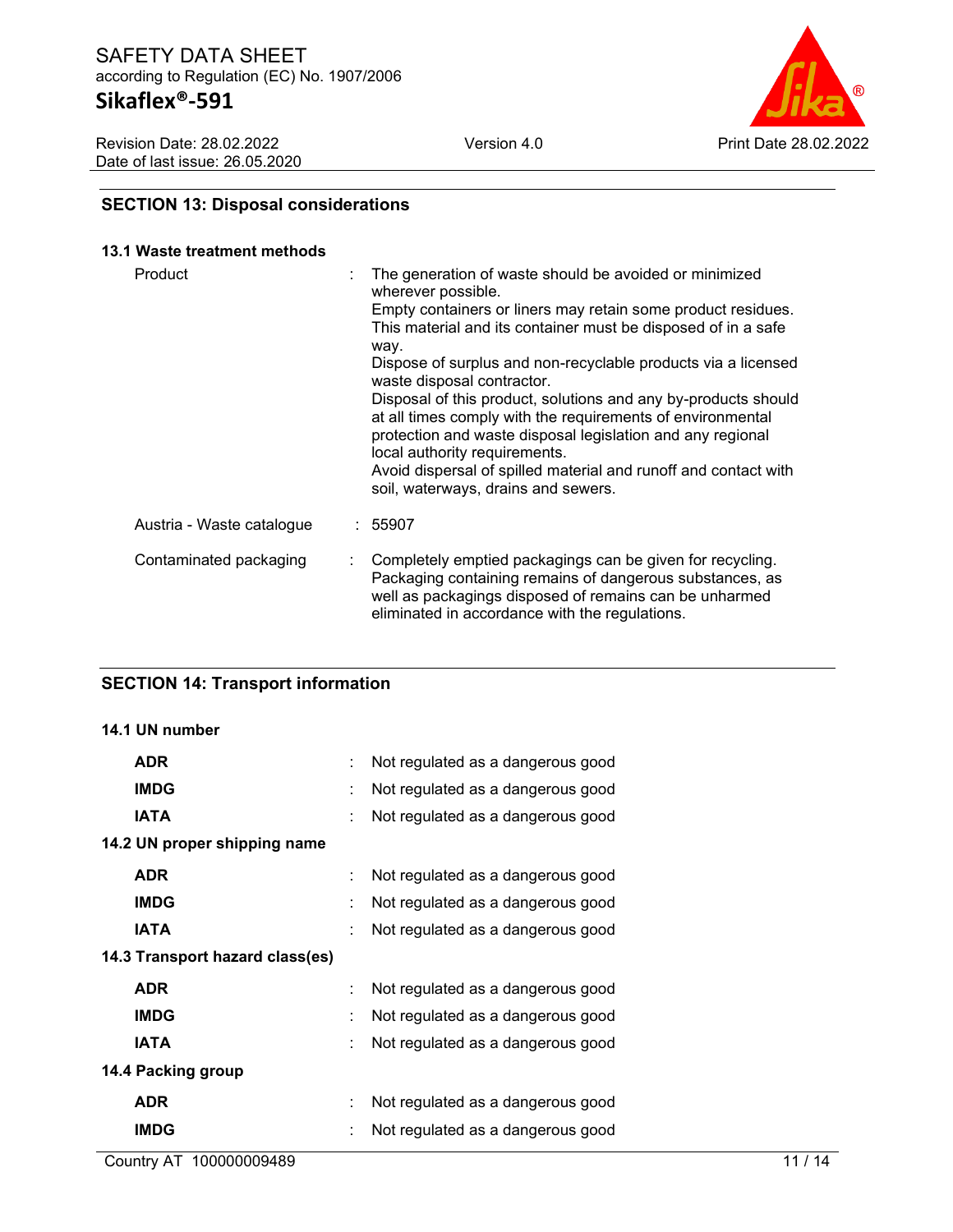## **Sikaflex®-591**

| ®                     |
|-----------------------|
| Print Date 28.02.2022 |

| <b>Revision Date: 28.02.2022</b> |
|----------------------------------|
| Date of last issue: 26.05.2020   |

**14.5 Environmental hazards**

Version 4.0 Print Date 28.02.2022

**IATA (Cargo)** : Not regulated as a dangerous good **IATA (Passenger)** : Not regulated as a dangerous good

| Not regulated as a dangerous good                                                                                  |                                                                                                                                                                                                             |   |                                                                                                      |  |  |  |
|--------------------------------------------------------------------------------------------------------------------|-------------------------------------------------------------------------------------------------------------------------------------------------------------------------------------------------------------|---|------------------------------------------------------------------------------------------------------|--|--|--|
| 14.6 Special precautions for user<br>Not applicable                                                                |                                                                                                                                                                                                             |   |                                                                                                      |  |  |  |
| 14.7 Transport in bulk according to Annex II of Marpol and the IBC Code<br>Not applicable for product as supplied. |                                                                                                                                                                                                             |   |                                                                                                      |  |  |  |
| <b>SECTION 15: Regulatory information</b>                                                                          |                                                                                                                                                                                                             |   |                                                                                                      |  |  |  |
|                                                                                                                    |                                                                                                                                                                                                             |   | 15.1 Safety, health and environmental regulations/legislation specific for the substance or mixture  |  |  |  |
|                                                                                                                    | REACH - Restrictions on the manufacture, placing on<br>the market and use of certain dangerous substances,<br>mixtures and articles (Annex XVII)                                                            |   |                                                                                                      |  |  |  |
| International Chemical Weapons Convention (CWC)<br>Schedules of Toxic Chemicals and Precursors                     |                                                                                                                                                                                                             | ÷ | Not applicable                                                                                       |  |  |  |
|                                                                                                                    | REACH - Candidate List of Substances of Very High<br>Concern for Authorisation (Article 59).                                                                                                                |   |                                                                                                      |  |  |  |
| REACH - List of substances subject to authorisation<br>(Annex XIV)                                                 |                                                                                                                                                                                                             |   | Not applicable                                                                                       |  |  |  |
| plete the ozone layer                                                                                              | Regulation (EC) No 1005/2009 on substances that de-                                                                                                                                                         |   | Not applicable                                                                                       |  |  |  |
| tants (recast)                                                                                                     | Regulation (EU) 2019/1021 on persistent organic pollu-                                                                                                                                                      |   |                                                                                                      |  |  |  |
| of dangerous chemicals                                                                                             | Regulation (EC) No 649/2012 of the European Parlia-<br>ment and the Council concerning the export and import                                                                                                |   |                                                                                                      |  |  |  |
| <b>REACH Information:</b>                                                                                          | All substances contained in our Products are<br>- registered by our upstream suppliers, and/or<br>- registered by us, and/or<br>- excluded from the regulation, and/or<br>- exempted from the registration. |   |                                                                                                      |  |  |  |
| Risk classification according<br>to VbF                                                                            | Exempt                                                                                                                                                                                                      |   |                                                                                                      |  |  |  |
| jor-accident hazards involving dangerous substances.                                                               | Not applicable                                                                                                                                                                                              |   | Seveso III: Directive 2012/18/EU of the European Parliament and of the Council on the control of ma- |  |  |  |
| Water hazard class (Germa-<br>lny)                                                                                 | : WGK 1 slightly hazardous to water<br>Classification according to AwSV, Annex 1 (5.2)                                                                                                                      |   |                                                                                                      |  |  |  |
| Country AT 100000009489                                                                                            |                                                                                                                                                                                                             |   | 12/14                                                                                                |  |  |  |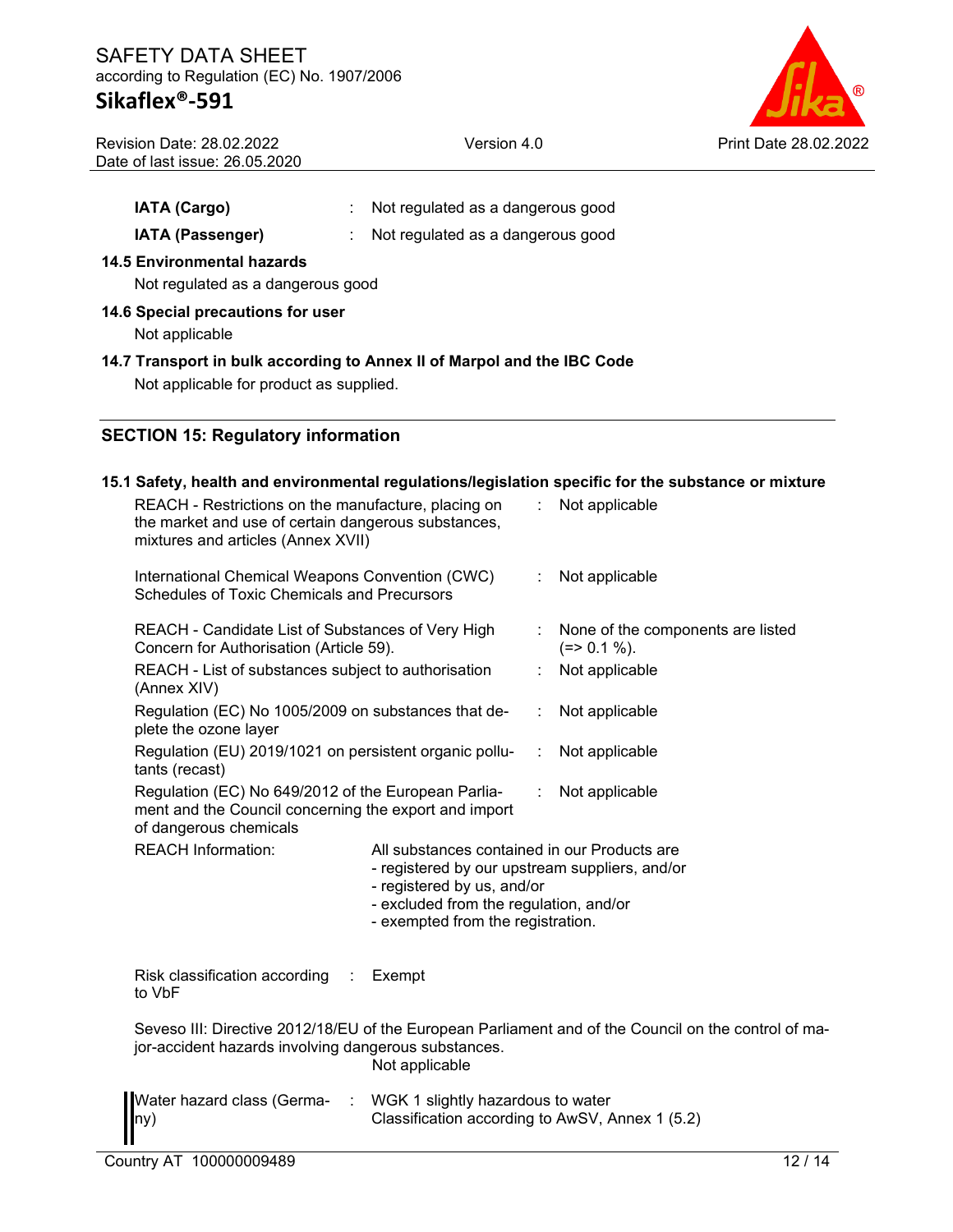## **Sikaflex®-591**

Version 4.0 Print Date 28.02.2022

| <b>Revision Date: 28.02.2022</b> |  |
|----------------------------------|--|
| Date of last issue: 26,05,2020   |  |

| Volatile organic compounds | $\mathcal{L}$ | Law on the incentive tax for volatile organic compounds<br>(VOCV)<br>Volatile organic compounds (VOC) content: 0,05% w/w<br>no VOC duties                                |
|----------------------------|---------------|--------------------------------------------------------------------------------------------------------------------------------------------------------------------------|
|                            |               | Directive 2010/75/EU of 24 November 2010 on industrial<br>emissions (integrated pollution prevention and control)<br>Volatile organic compounds (VOC) content: 0,05% w/w |

#### **15.2 Chemical safety assessment**

No Chemical Safety Assessment has been carried out for this mixture by the supplier.

#### **SECTION 16: Other information**

| <b>Full text of H-Statements</b> |                                                             |
|----------------------------------|-------------------------------------------------------------|
| H226                             | Flammable liquid and vapour.                                |
| H301                             | Toxic if swallowed.                                         |
| H302                             | Harmful if swallowed.                                       |
| H304                             | May be fatal if swallowed and enters airways.               |
| H311                             | Toxic in contact with skin.                                 |
| H314                             | Causes severe skin burns and eye damage.                    |
| H317                             | May cause an allergic skin reaction.                        |
| H318                             | Causes serious eye damage.                                  |
| H319                             | Causes serious eye irritation.                              |
| H330                             | Fatal if inhaled.                                           |
| H400                             | Very toxic to aquatic life.                                 |
| H410                             | Very toxic to aquatic life with long lasting effects.       |
| H413                             | May cause long lasting harmful effects to aquatic life.     |
| Full text of other abbreviations |                                                             |
| Acute Tox.                       | Acute toxicity                                              |
| <b>Aquatic Acute</b>             | Short-term (acute) aquatic hazard                           |
| Aquatic Chronic                  | Long-term (chronic) aquatic hazard                          |
| Asp. Tox.                        | Aspiration hazard                                           |
| Eye Dam.                         | Serious eye damage                                          |
| Eye Irrit.                       | Eye irritation                                              |
| Flam. Liq.                       | Flammable liquids                                           |
| Skin Corr.                       | Skin corrosion                                              |
| Skin Sens.                       | Skin sensitisation                                          |
| AT OEL                           | Austria. Limit values regulation - Annex I: Substance list  |
| AT OEL / MAK-TMW                 | <b>Time Weighted Average</b>                                |
| AT OEL / MAK-KZW                 | Short Term Exposure Limit                                   |
| <b>ADR</b>                       | European Agreement concerning the International Carriage of |
|                                  | Dangerous Goods by Road                                     |
| CAS                              | <b>Chemical Abstracts Service</b>                           |
| <b>DNEL</b>                      | Derived no-effect level                                     |
| <b>EC50</b>                      | Half maximal effective concentration                        |
| <b>GHS</b>                       | <b>Globally Harmonized System</b>                           |
| <b>IATA</b>                      | International Air Transport Association                     |
| <b>IMDG</b>                      | International Maritime Code for Dangerous Goods             |
| LD <sub>50</sub>                 | Median lethal dosis (the amount of a material, given all at |